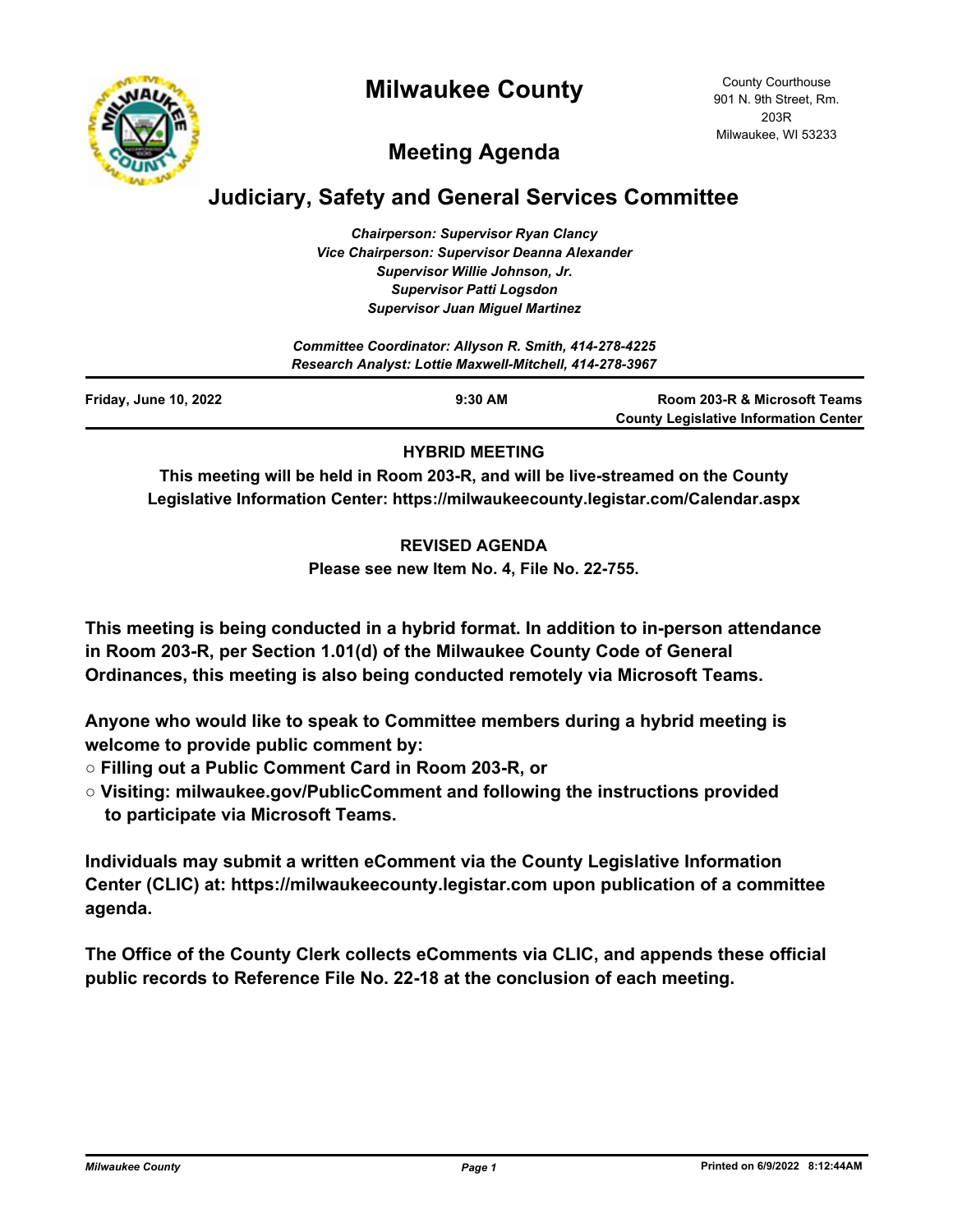### Public Notice

*PLEASE TAKE NOTICE: Members of the Milwaukee County Board of Supervisors (County Board) who are not members of this committee may attend this meeting to participate or to gather information. Therefore, notice is hereby given that this meeting may constitute a meeting of the County Board and/or a meeting of one or more of the County Board's other committees, commissions, or task forces, although no action will be taken at this meeting by the County Board or any of its other committees, commissions, or task forces.*

*NOTICE: The Committee may consider and vote to recommend County Board adoption of a resolution related to the subject of any "information only" item listed on this agenda. The public will be offered the opportunity to comment on any such proposal at this meeting.*

## **Call To Order**

## **Roll Call**

## **RESOLUTION - 1**

**1** [22-577](http://milwaukeecounty.legistar.com/gateway.aspx?m=l&id=/matter.aspx?key=12237) A resolution declaring a policy preference toward returning to in-house food service provision and commissary services for those housed in the House of Correction, County Jail/Criminal Justice Facility, and Detention Center at the Vel R. Phillips Youth and Family Justice Center; allocating \$150,000 from Org. Unit 1940-1945 - Appropriation for Contingencies to Org. Unit 4311 House of Correction to retain a consultant to study how Milwaukee County may in-source correctional food provision and commissary services, **(Referred to the Committees on Judiciary, Safety, and General Services; and Finance) (05/19/22 Finance Meeting: Laid Over to the Call of the Chairperson)**

> *Sponsors:* Clancy, Martinez, Martin, Coggs-Jones, Shea and Burgelis [22-577 RESOLUTION](http://MilwaukeeCounty.legistar.com/gateway.aspx?M=F&ID=64860732-bf08-46cb-8496-f08187f6f35d.docx) *Attachments:* [22-577 FISCAL NOTE](http://MilwaukeeCounty.legistar.com/gateway.aspx?M=F&ID=b4d503b9-e5fc-4183-b826-7aaef164135c.pdf)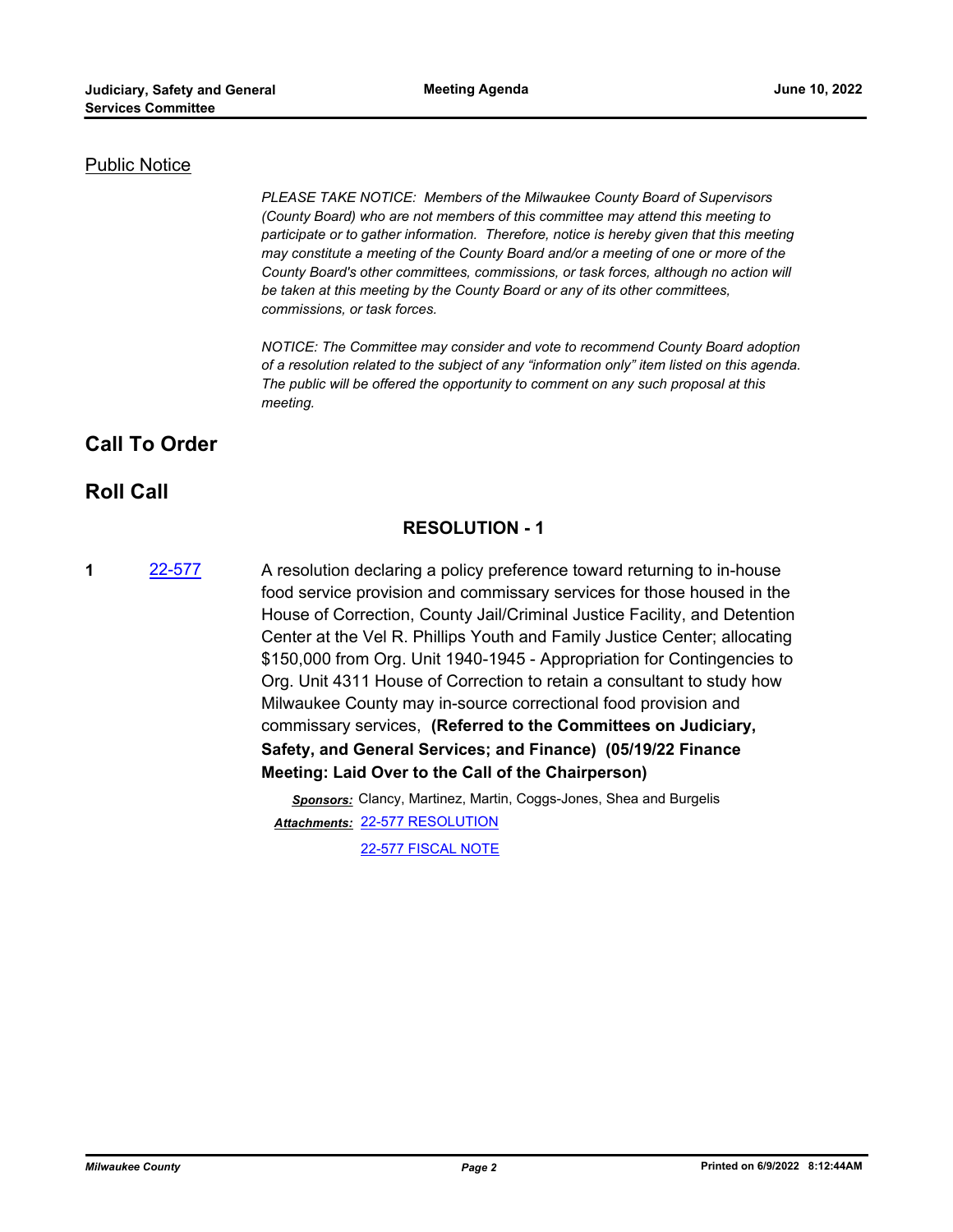## **OFFICE OF THE DISTRICT ATTORNEY - 1**

**2** [22-325](http://milwaukeecounty.legistar.com/gateway.aspx?m=l&id=/matter.aspx?key=11939) From the District Attorney, Requesting Authorization to Enter into a Single Source Five-Year Contract with Axon Enterprises, Inc., to Provide Investigators and Process Investigators in the Milwaukee County District Attorney's Office with Body-Worn Cameras and Associated Equipment and Services; and Requesting an Appropriation Transfer to Increase Org. Unit 4500 - District Attorney expenditures (Account 70809) by \$24,979 and revenues (Account 44007) by \$24,979 consistent with that Contract and a Grant Award (Grant award ID 15PBJA-21-GG-04399-BWCX) which will Partially Off-set the Contract Costs. **(03/17/22: Laid Over to the Call of the Chairperson) (03/24/22 CB Meeting: Referred to the Committee on Judiciary, Safety, and General Services)** 

[22-325 REPORT](http://MilwaukeeCounty.legistar.com/gateway.aspx?M=F&ID=a3bd87c0-eb79-42ae-90a7-56ae59848a78.pdf) *Attachments:*

[22-325 RESOLUTION](http://MilwaukeeCounty.legistar.com/gateway.aspx?M=F&ID=bf420a3a-cbb8-4e29-9384-f27d264299ba.docx) [22-325 FISCAL NOTE](http://MilwaukeeCounty.legistar.com/gateway.aspx?M=F&ID=6d65dd37-840e-4657-8da4-8ab30a22adb2.pdf) [22-325 QUOTE](http://MilwaukeeCounty.legistar.com/gateway.aspx?M=F&ID=2aefc3b1-0e2c-4296-82ca-bb5191368682.pdf) [22-325 SINGLE SOURCE REQUEST](http://MilwaukeeCounty.legistar.com/gateway.aspx?M=F&ID=c333247d-dd06-45de-a2e1-7c8fab431e66.pdf) [22-325 AXON CAMERA SOLE SOURCE LETTER](http://MilwaukeeCounty.legistar.com/gateway.aspx?M=F&ID=2f9cf845-9310-4177-bbd9-515042130c6d.pdf) [22-325 DRAFT POLICY \(received 03/21/22\)](http://MilwaukeeCounty.legistar.com/gateway.aspx?M=F&ID=937b7805-cacd-4001-acc2-9f308e0dc728.pdf) [22-325 COUNTY BOARD RESOLUTION](http://MilwaukeeCounty.legistar.com/gateway.aspx?M=F&ID=2cae6e09-586d-4e22-9ae8-71eed1ecde07.pdf) [22-325 COUNTY BOARD AMENDMENT I \(Adopted; Vote 17-0\)](http://MilwaukeeCounty.legistar.com/gateway.aspx?M=F&ID=b7b62248-f0dc-4967-bed4-64d2054fbbb4.pdf) [22-325 COUNTY BOARD ENGROSSED RESOLUTION](http://MilwaukeeCounty.legistar.com/gateway.aspx?M=F&ID=2a011805-9ed4-4e52-a5bb-ace4f7481564.pdf)

## **RESOLUTION - 1**

**3** [22-712](http://milwaukeecounty.legistar.com/gateway.aspx?m=l&id=/matter.aspx?key=12411) A resolution authorizing and directing the Department of Health and Human Services Division of Children, Youth, and Family Services to work in conjunction with the Department of Administrative Services - Information Management Services Division to develop a Youth in our Care data dashboard **(Referred to the Committees on Judiciary, Safety, and General Services; and Health Equity, Human Needs, and Strategic Planning)**

> *Sponsors:* Martin, Clancy, Coggs-Jones and Alexander [22-712 RESOLUTION](http://MilwaukeeCounty.legistar.com/gateway.aspx?M=F&ID=dd78eaf1-c607-4ef5-9595-748ac663e145.docx) *Attachments:* [22-712 FISCAL NOTE](http://MilwaukeeCounty.legistar.com/gateway.aspx?M=F&ID=1ef08ae8-561f-41bb-87bf-af01b345001d.pdf)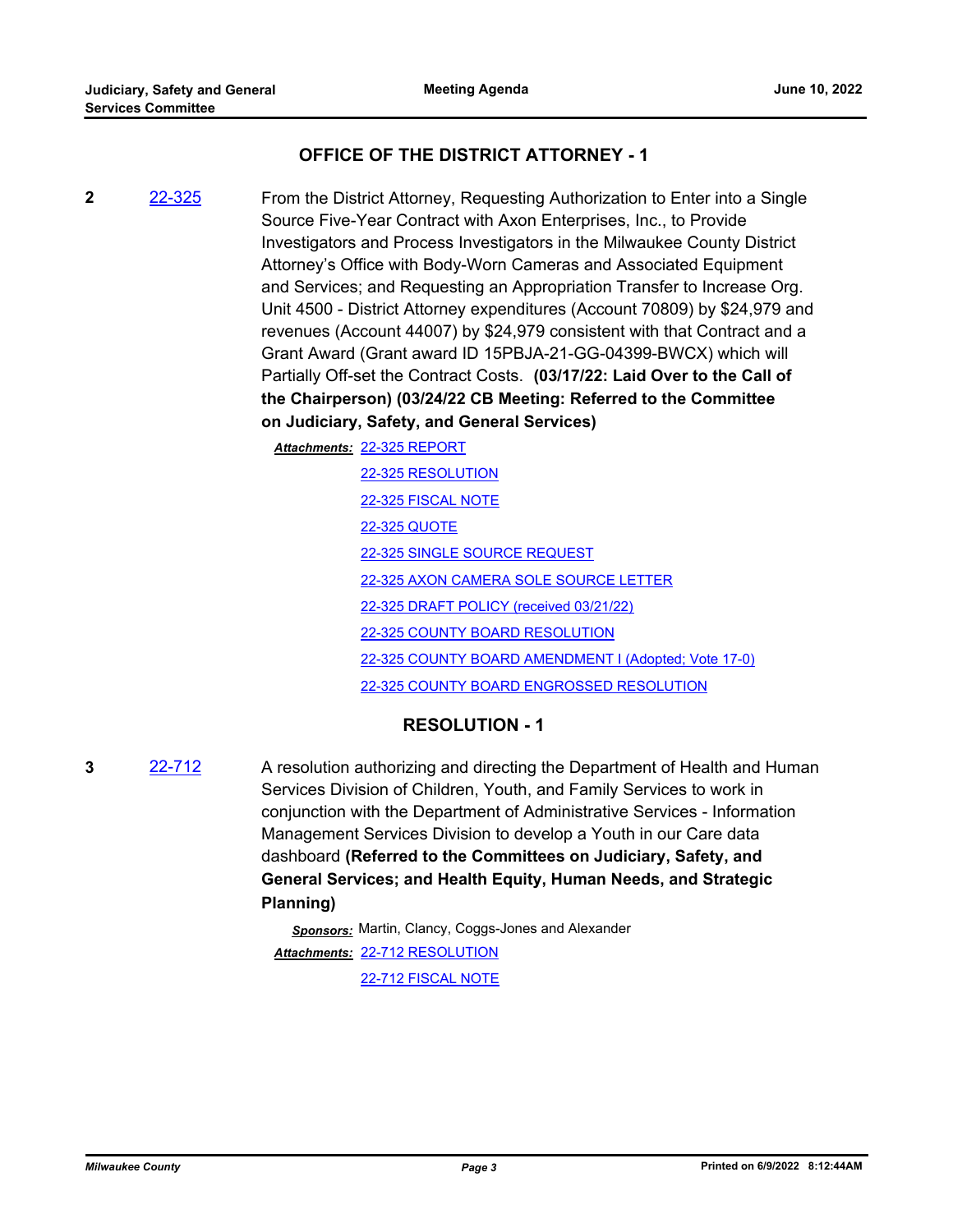## **[ORDINANCE]**

**4** [22-755](http://milwaukeecounty.legistar.com/gateway.aspx?m=l&id=/matter.aspx?key=12463) A resolution/ordinance amending Chapters 1, 4, 17, 23, 32, 36, 43, 47, 48, 56, 63, 84, 88, and 99 of the Milwaukee County Code of General Ordinances to update the names and duties of standing committees to reflect new roles to put a greater focus on quality of life services, Parks and Transit, and the annual budget, and to improve the County Board meeting calendar to achieve effective legislative and budgetary oversight

> *Sponsors:* Nicholson, Wasserman, Taylor (17), Clancy, Coggs-Jones, Sumner and Martinez

[22-755 RESOLUTION/ORDINANCE](http://MilwaukeeCounty.legistar.com/gateway.aspx?M=F&ID=246fe31c-0c21-47cc-b7d0-16946bcac4ce.docx) *Attachments:*

[22-755 FISCAL NOTE](http://MilwaukeeCounty.legistar.com/gateway.aspx?M=F&ID=e16e02dd-9066-4f28-a956-b3219eb96afc.pdf)

## **OFFICE OF THE COUNTY EXECUTIVE - 1**

**5** [22-706](http://milwaukeecounty.legistar.com/gateway.aspx?m=l&id=/matter.aspx?key=12405) From the Office of the County Executive, providing an informational report on current COVID-19 mitigation procedures, and the actions Milwaukee County is continuing to take to ensure it keeps its workforce and the people they serve safe. **(INFORMATIONAL ONLY UNLESS OTHERWISE DIRECTED BY THE COMMITTEE)**

*Attachments:* [22-706 REPORT](http://MilwaukeeCounty.legistar.com/gateway.aspx?M=F&ID=58744045-f0be-4442-a278-d4f3bc341e01.pdf)

## **HOUSE OF CORRECTION - 1**

**6** [22-687](http://milwaukeecounty.legistar.com/gateway.aspx?m=l&id=/matter.aspx?key=12386) Informational Report on the Function of the House of Correction. **(INFORMATIONAL ONLY UNLESS OTHERWISE DIRECTED BY THE COMMITTEE)**

[22-687 REPORT](http://MilwaukeeCounty.legistar.com/gateway.aspx?M=F&ID=1eb16748-713c-4e04-8ff8-741d4c44c376.pdf) *Attachments:*

[22-687 HOC PROGRAMMING](http://MilwaukeeCounty.legistar.com/gateway.aspx?M=F&ID=70a52f10-f198-4394-bffc-7c9535efd03f.pdf)

## **HOUSE OF CORRECTION / OFFICE OF THE SHERIFF - 1**

**7** [22-640](http://milwaukeecounty.legistar.com/gateway.aspx?m=l&id=/matter.aspx?key=12307) Joint Informational Report from the House of Correction and the Sheriff's Office on the Vaccination Incentive Program Efficacy. **(INFORMATIONAL ONLY UNLESS OTHERWISE DIRECTED BY THE COMMITTEE)**

*Attachments:* [22-640 REPORT](http://MilwaukeeCounty.legistar.com/gateway.aspx?M=F&ID=482deecc-299b-4f61-9f91-ea932096bf21.pdf)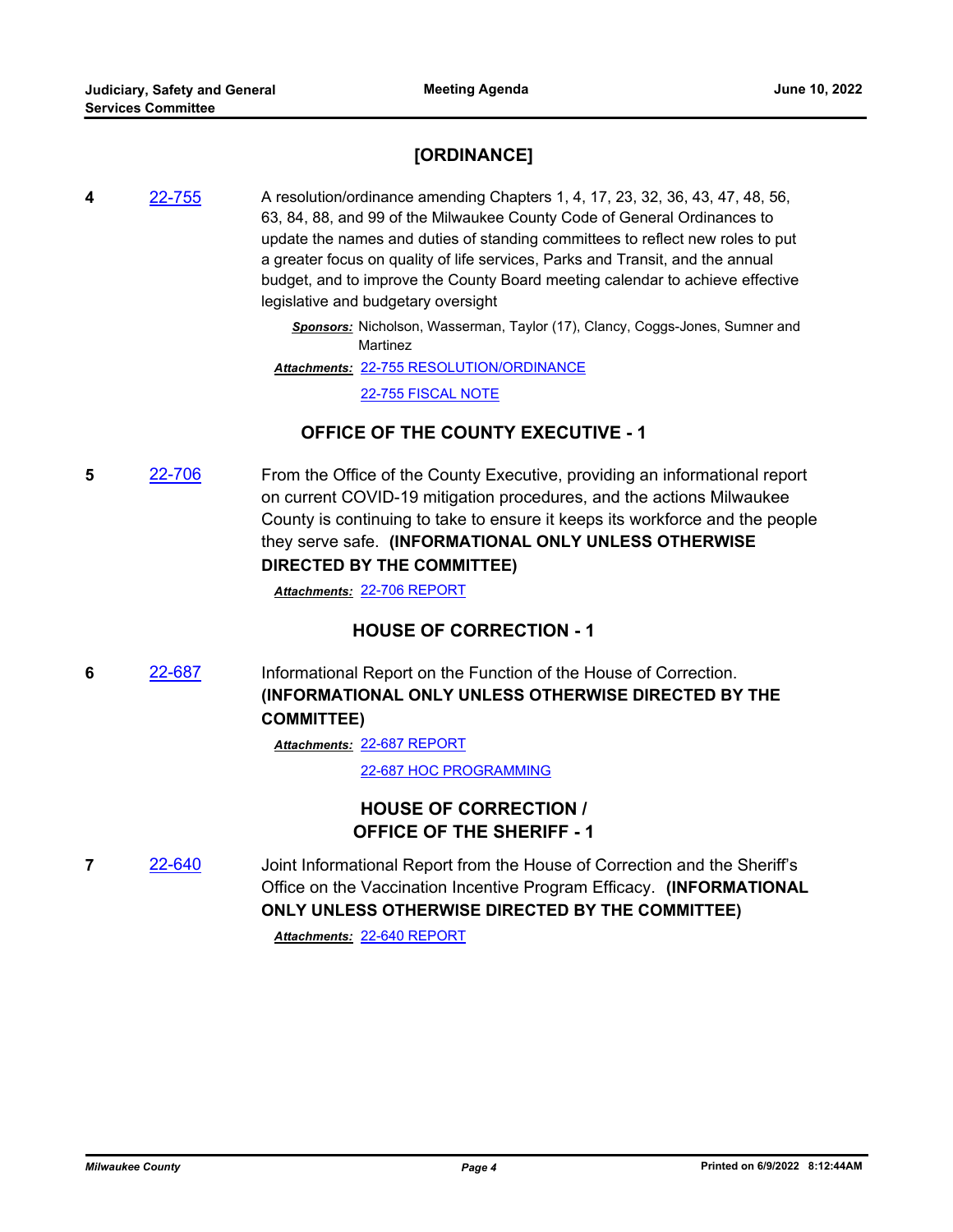## **OFFICE OF THE SHERIFF - 1**

**8** [22-645](http://milwaukeecounty.legistar.com/gateway.aspx?m=l&id=/matter.aspx?key=12313) From the Milwaukee County Sheriff, Office of the Sheriff, providing an informational report regarding the impact of COVID-19 in Milwaukee County Jail. **(INFORMATIONAL ONLY UNLESS OTHERWISE DIRECTED BY THE COMMITTEE)**

*Attachments:* [22-645 REPORT](http://MilwaukeeCounty.legistar.com/gateway.aspx?M=F&ID=032fe99c-8a87-4858-81f4-4cdc856b02d2.docx)

### **CORPORATION COUNSEL - 3**

**9** [22-481](http://milwaukeecounty.legistar.com/gateway.aspx?m=l&id=/matter.aspx?key=12132) Racial Justice and Intersectionality **(INFORMATIONAL ONLY UNLESS OTHERWISE DIRECTED BY THE COMMITTEE) (05/09/22 JSGS Meeting: Referred to the Office of Corporation Counsel)** 

[22-481 REPORT](http://MilwaukeeCounty.legistar.com/gateway.aspx?M=F&ID=c8216d6a-9aa9-4053-b39a-8c8ba66beb90.pdf) *Attachments:*

[22-481 University of Chicago Legal Forum Article \(received 03/28/22\)](http://MilwaukeeCounty.legistar.com/gateway.aspx?M=F&ID=10b1abdb-917d-4d0e-b581-bb128fe74f8a.pdf)

### **CLOSED SESSION: ITEMS 10 AND 11**

*The Committee may adjourn into closed session under the provisions of Section 19.85(1)(g), Wisconsin State Statutes, for the purpose of the Committee receiving oral or written advice from legal counsel concerning strategy to be adopted with respect to pending or possible litigation with regard to the following matter(s).* 

*At the conclusion of the closed session, the Committee may reconvene in open session to take whatever actions it may deem necessary.*

**10** [22-19](http://milwaukeecounty.legistar.com/gateway.aspx?m=l&id=/matter.aspx?key=11841) From Corporation Counsel, Office of Corporation Counsel, providing an informational report regarding the status of pending litigation. **(Considered by the Committees on Judiciary, Safety, and General Services; and Finance) (INFORMATIONAL ONLY UNLESS OTHERWISE DIRECTED BY THE COMMITTEE)**

*Attachments:* [22-19 JUNE REPORT \(received 05/18/22\)](http://MilwaukeeCounty.legistar.com/gateway.aspx?M=F&ID=23ddcdc8-a5ce-40f1-901d-89e8394b6291.pdf)

**11** [22-20](http://milwaukeecounty.legistar.com/gateway.aspx?m=l&id=/matter.aspx?key=11842) From Corporation Counsel, Office of Corporation Counsel, providing an informational report regarding claim and litigation settlement payments. **(Considered by the Committees on Judiciary, Safety, and General Services; and Finance) (INFORMATIONAL ONLY UNLESS OTHERWISE DIRECTED BY THE COMMITTEE)**

*Attachments:* [22-20 JUNE REPORT \(received 05/18/22\)](http://MilwaukeeCounty.legistar.com/gateway.aspx?M=F&ID=8e73dd96-70f8-4064-bdb0-5972b96148d6.pdf)